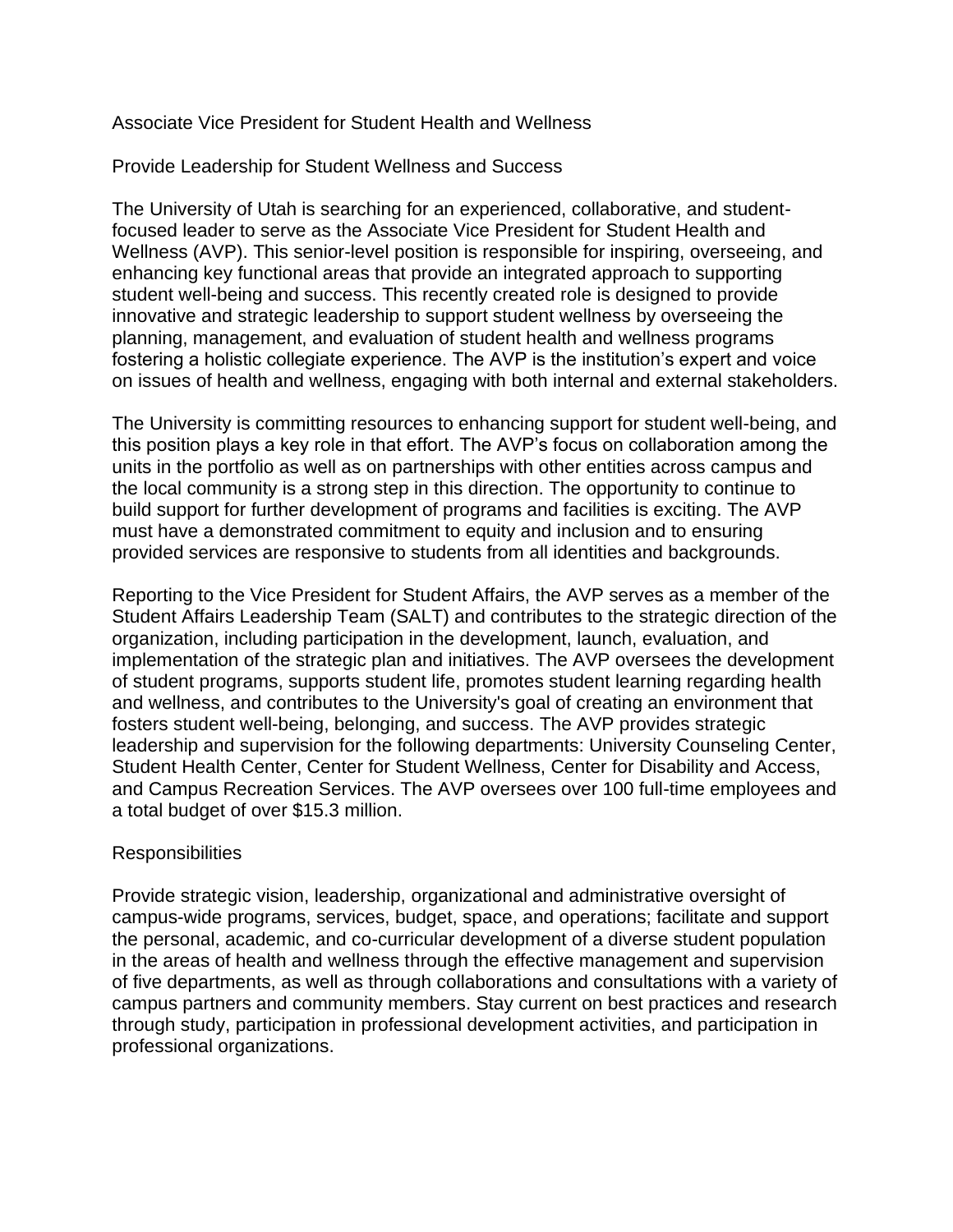• Provide consultation, education, and recommendations on issues pertaining to student wellness, including mental health and disability. Initiate and maintain ongoing communications with Academic Affairs representatives, including college deans and academic department chairs, as well as Undergraduate Studies.

• Be an active leader and role-model in promoting equity, diversity, and inclusion and continually support inclusive and welcoming learning and work environments.

• Hire, develop, supervise, and retain a qualified, professional, and well-trained staff to adequately support the mission, scope of services provided, and volume of students served.

• Lead and administer departmental fiscal operations, including space/facilities, equipment, and other pertinent resources; oversee and coordinate with department directors to develop budgets, monitor expenditures, and ensure effective stewardship of finances and resources.

• Evaluate, develop, interpret, and implement policies and procedures regarding student wellness and access to ensure compliance with all applicable policies, regulations, accreditation standards, and laws.

• Understand the importance of data-driven decision-making, promote a culture of assessment, further develop comprehensive assessment plans for the departments within student health and wellness, and determine methods for implementing findings for improvement and innovation.

• Manage and participate in continuous program evaluations and improvements to support accreditation and implementation of best practices to support holistic student wellness.

• Collaborate with the Associate Vice President/Dean of Students in implementing behavioral intervention strategies and institutional responses through the Behavioral Intervention and Threat Assessment teams.

• Connect, interact, build, and maintain partnerships with Utah Health (medical campus) and Huntsman Mental Health Institute.

• Assist the Vice President for Student Affairs with the coordination and implementation of a student mental health fee.

• Represent the Vice President and/or serve as lead person for a variety of initiatives, such as orientation programs and general communication with parents/families, working closely with Associate Vice President/Dean of Students and Vice President's Chief of Staff.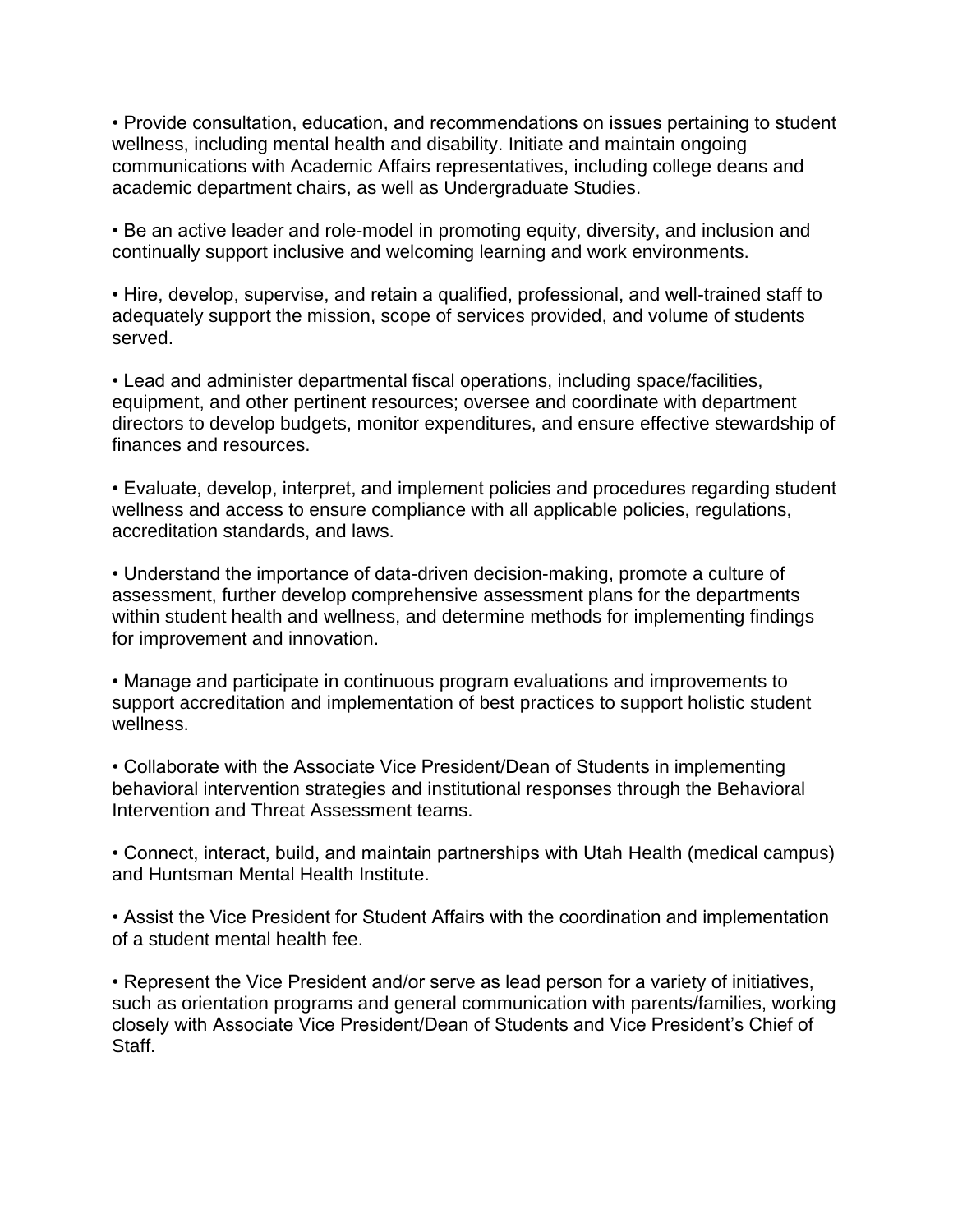• Lead strategic initiatives aligned with Student Affairs' strategic plan, such as becoming and maintaining status as a JED Campus.

• Other duties as required.

## Qualifications

The University is seeking an experienced leader for this recently created role. The successful candidate will have had success building and advancing a progressive program while managing multiple priorities and contributing at both a strategic and tactical level and must possess a broad and deep understanding of national best practices and innovations with regard to student health, counseling, wellness, and services for those with disabilities. The AVP must work well in an evolving environment and be capable of managing emerging knowledge and technologies, competing priorities, and changing politics.

# Minimum Qualifications:

• Master's degree or equivalent in counseling, higher education, psychology, health services/health care, public or community health, social services, or a closely related field.

• At least eight years successful and progressive leadership and administrative experience in a higher education institution or an equivalent complex environment. Demonstrated success in effectively leading change, improvement practices, and organizational growth through strategic planning, collaboration, and staff leadership.

• A demonstrated commitment to diversity with a record of leadership in providing equitable and respectful treatment to all individuals and an ability to foster positive relationships with diverse constituencies.

• An understanding of the current college health and wellness issues, challenges, and needs related to student growth and development.

• Experience supervising and managing people with a record of utilizing a team approach and an orientation that advocates for staff, including a commitment to professional development for staff.

• Ability to successfully work with and support students, including finding the balance of support, accountability, and challenge in a variety of situations. A willingness to be visible on campus, to participate in the life of the campus, and to engage students and staff at all levels.

• An understanding of business operations and organizational systems, processes, departments, and functions that enhance desired outcomes, including demonstrated budgetary and financial acumen.

• Strong ability to communicate and successfully collaborate internally, as well as external to the institution.

• Strong organizational, project management, analytical, and problem-solving skills • Excellent interpersonal skills, with the ability to communicate effectively and respectfully with diverse groups of people, including students, faculty, staff, administrators, third-party vendors, and the general public.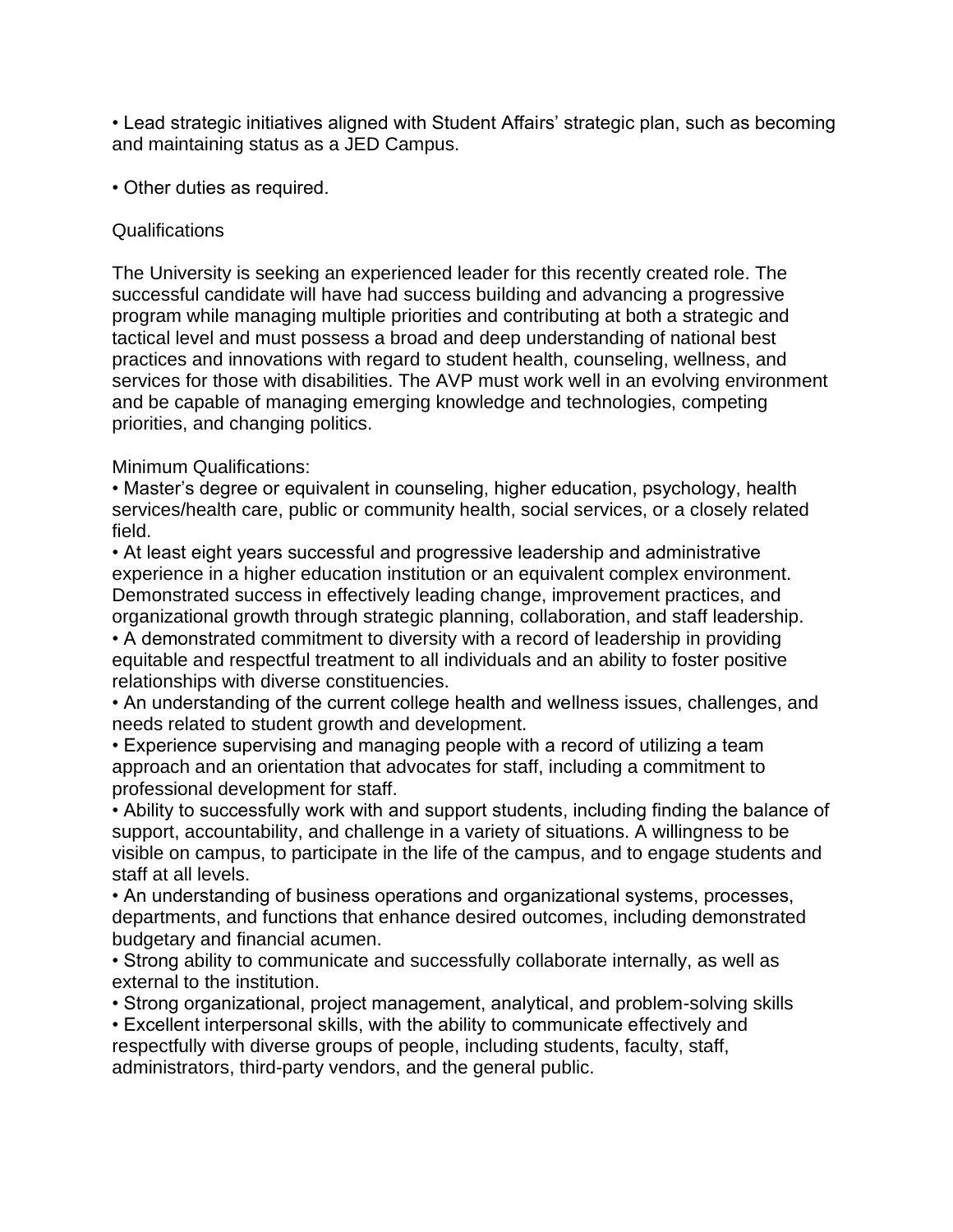# Preferred Qualifications

• Specific experience within at least one of the areas over which this position oversees (health, wellness, counseling, disability and access, campus recreation) within a higher education institution and a general understanding of the other areas. Knowledge of best practice and experience with all the areas over which this person supervises.

• Familiarity with accreditation for the units supervised.

• An understanding of student health insurance, including billing, records and delivery, as well as the management of sensitive health data.

- Previous experience in related professional organizations.
- Experience in a large, public institutional setting.
- Doctoral/terminal degree

Application Procedure and Timeline

Keeling & Associates, LLC (K&A) is supporting the University of Utah in this search process. Those interested in submitting nominations or in having a confidential discussion before applying should contact K&A Senior Consultant Dr. Lili Rodríguez (lrodriguez@keelingassociates.com).

Interested applicants should send a cover letter and resume, preferably as PDFs, to recruiting@KeelingAssociates.com. The subject line of the email should read "Utah AVP." The search process will continue until the position is filled with those who apply by May 23, 2022, receiving full consideration.

The University of Utah values candidates who have experience working in settings with students from diverse backgrounds and possess a strong commitment to improving access to higher education for historically underrepresented students.

Individuals from historically underrepresented groups, such as minorities, women, qualified persons with disabilities and protected veterans are encouraged to apply. Veterans' preference is extended to qualified applicants, upon request and consistent with University policy and Utah state law. Upon request, reasonable accommodations in the application process will be provided to individuals with disabilities.

The University of Utah is an Affirmative Action/Equal Opportunity employer and does not discriminate based upon race, ethnicity, color, religion, national origin, age, disability, sex, sexual orientation, gender, gender identity, gender expression, pregnancy, pregnancy-related conditions, genetic information, or protected veteran's status. The University does not discriminate on the basis of sex in the education program or activity that it operates, as required by Title IX and 34 CFR part 106. The requirement not to discriminate in education programs or activities extends to admission and employment. Inquiries about the application of Title IX and its regulations may be referred to the Title IX Coordinator, to the Department of Education, Office for Civil Rights, or both.